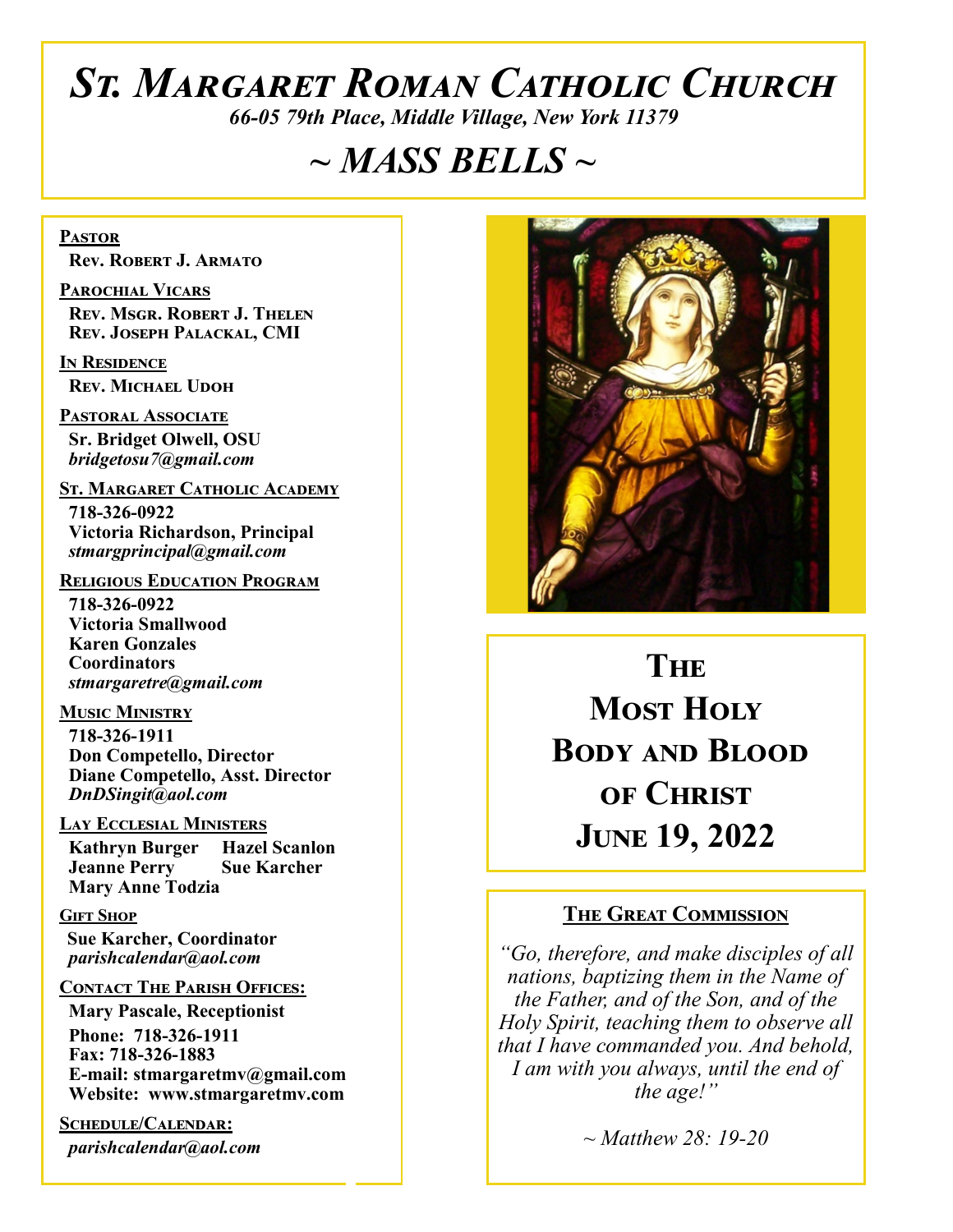## *MASSES FOR THE WEEK*

| ~ JUNE 19 - THE MOST HOLY BODY AND<br><b>SUN.</b><br><b>BLOOD OF CHRIST/</b><br><b>FATHERS DAY</b> |                                                                                                                                                           |  |
|----------------------------------------------------------------------------------------------------|-----------------------------------------------------------------------------------------------------------------------------------------------------------|--|
| 8:00<br>10:00                                                                                      | Linda Castagna<br>Daniele Bussa/Rosaria, Rosario e<br>Nunzio Taormina/Salvatore e Rocco<br>Fazzolari/Concezio e Vincent Battaglini<br>The DePaola Family/ |  |
| <b>NOON</b><br>5:00PM                                                                              | <b>Fathers Day Triduum</b><br><b>Anthony Santora</b>                                                                                                      |  |
| MON.<br>7:00<br>9:00                                                                               | $\sim$ JUNE 20 - WEEKDAY<br><b>Fathers Day Triduum</b><br><b>Tony Liotta</b>                                                                              |  |
| TUE.<br>7:00<br>9:00                                                                               | ~ JUNE 21 - ST. ALOYSIUS GONZAGA<br>Antoinette Composto<br><b>Fathers Day Triduum</b>                                                                     |  |
| WED. ~ JUNE 22 - STS. PAULINUS OF NOLA/                                                            |                                                                                                                                                           |  |
| 7:00<br>9:00                                                                                       | <b>JOHN FISHER/THOMAS MORE</b><br><b>Francesco DeCapite</b><br>Lottie Andrzejewski (anniv)                                                                |  |
| ~ JUNE 23 - THE NATIVITY OF SAINT<br>THU.<br><b>JOHN THE BAPTIST</b>                               |                                                                                                                                                           |  |
| 7:00<br>9:00                                                                                       | <b>Mary Bertolas</b><br><b>Theodora Wurglics</b>                                                                                                          |  |
| ~ JUNE 24 - THE MOST SACRED HEART<br>FRI.<br><b>OF JESUS</b>                                       |                                                                                                                                                           |  |
| 7:00<br>9:00<br>9:30                                                                               | <b>Intention of Karen DeRose</b><br>Cesar Chamochumbi<br><b>Holy Hour</b>                                                                                 |  |
| ~ JUNE 25 - THE IMMACULATE HEART OF<br>SAT.<br>THE BLESSED VIRGIN MARY                             |                                                                                                                                                           |  |
| 9:00                                                                                               | <b>Collective: Salvatore Fischetti/Peter</b>                                                                                                              |  |
| 5:00PM                                                                                             | Radske (birth)/<br>People of the Parish                                                                                                                   |  |
| SUN. ~ JUNE 26 - THIRTEENTH SUNDAY IN<br><b>ORDINARY TIME</b>                                      |                                                                                                                                                           |  |
| 8:00<br>10:00<br><b>NOON</b><br>5:00PM                                                             | People of the Parish<br>Angelo Martino<br>Deceased of the Jaklitsch Family<br>Joseph R. Borgia                                                            |  |



# **PARISH INFORMATION**

# **Rectory Office Hours**

**Monday - Friday - 9am to Noon and 1pm to 5pm Saturday - 9am to 2pm** *Other times by appointment only.* **Sunday - closed**

**CONFESSIONS** - Saturday, 4:00-4:45 pm.

**NOVENA** to Our Lady of the Miraculous Medal Mondays after the 9 am Mass.

**THE ROSARY AND DIVINE MERCY** devotion are prayed every morning in the church at 8:30 am.

**BAPTISMS** take place on the 1st and 3rd Sunday of each month, at 1:30 pm. Please call the rectory for an appointment and to register your child.

**WEDDINGS MUST** be scheduled at least six (6) months in advance by appointment with a priest or a deacon. Please call the rectory office *BEFORE YOU MAKE ARRANGEMENTS WITH THE CATERING HALL*. For marriage preparation information visit **www.pre-cana.org**.

**ENGLISH CHOIR** rehearses on Wednesdays at 7 pm in the Church. Tenors and baritones needed!

**THE YOUTH CHOIR** rehearses on Wednesdays at 3pm in the Church.

**SENIOR CITIZENS MEETINGS ARE SUSPENDED FOR JUNE, JULY & AUGUST.**

**ALTAR SERVER ASSIGNMENTS HAVE RESUMED. SEE SCHEDULE.** 

#### **Parish Mission Statement**

*We, the St. Margaret Parish Community, are a Catholic Parish of diverse ages, gifts and backgrounds. We dedicate ourselves to our personal relationship with Jesus and to growing as a community of faith. We endeavor to serve the community through education, and service and social ministries, and commit ourselves to the nurturing of the spiritual life by celebrating the Sacraments, by enriching our life of prayer and by deepening our understanding of the Scriptures. We strive to reach out and respond to the changing needs of our community.*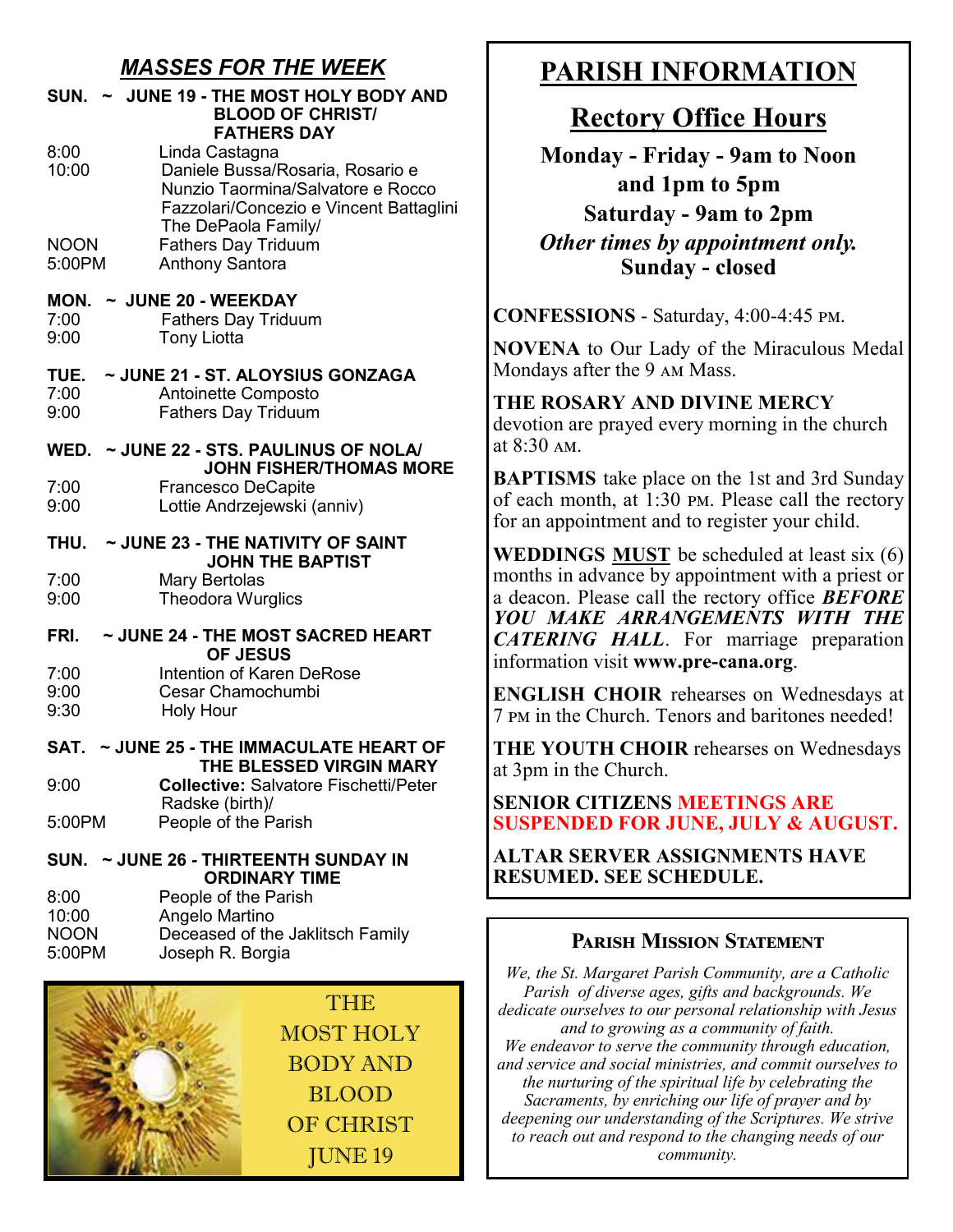# PLEASE PRAY FOR OUR SICK

Linda Frazier, Cari Ann Falk-LoBello, Glen Falk, Ronald Frazier, Robert Sabini, Lee Falk, McKinley Kelleher, Sean Harrison, Justin James Quirke, Elizabeth Ott, Mary Harrison, Gloria Pemaj, Allen McConville, Jack Marchindiondo, The Scaturro Family, Louis Pittelli, James Graff, Immaculate Marge D'Elia, Jim O'Friscoll, Bob Biolsi, The Mojica Family, Matthew Zender, Anthony Pittelli, Jill Archbold, Fr. Paul Weirichs CP, Hannah Lehman, John Austin Bryzgornia, Dave Kazmier, John Nogiewich, Tim Rooney, Frank Ciccone, Charlie Krzewski, Helga Zender, Deacon John DeBiase, Tom Haubert, John Miller, Cathie Greulich, Carmen Gonzalez, Edward Stoltzenberg, Santos Santiago, William & Patricia Scharach, Bernard Russo, John & Katie Bryzgornia, Eric Velasquez, Joseph Simon, Emma Green, Mary Policke, Donna Stubbs, Heig Allocca, Joyce Seecheeck, The Valasquez Family, Kathryn Hummel, Caroline Martin, Michelle LaBove, Christine Arundel, Jamie Allison, Eileen Hagan, Regina Caridi, Lenny Masone, Lorraine Colon, James Buchanan, Joseph Guecia, Jacob Zane, Joan Grippo, Hazel Scanlon, Ray and Pam Sadler, Carmen Ciulla, Pauline Vella,Dennis Roberts, Louisa Diviney, Daniel Wilson, Marie Breslin, Robert Sukup, Sam Cianciolo, Maria Fava, Jeremiah Harris, Danis Mets, Cathy Wilkenson, Maria Cermeli, Frank Marlow, Stephen Crane, Sara Alvarado, Beatrice Sellers, Samantha Cianciolo,

*The names will remain for 3 months, please call 718-326-1911 and ask for continued prayers.*

## *Prayer Requests*

**Pray for vocations to the Priesthood and Religious Life.**

**Pray for first responders and medical personnel.**

**Pray for the men from our Parish who are serving in the defense of our country:**

> *Lt. Col. Thomas Frohnhoefer Sgt. Robert A. Domenici*

**Pray for peace in Eastern Europe.** *Our Father, Hail Mary, Glory be* 



*WE RECALL OUR BELOVED DECEASED especially this week:*

#### **Rev. Msgr. Leonard Badia**

*Eternal rest grant unto them, O Lord, and may perpetual light shine upon them! May their souls and the souls of all the faithful departed, through Thy mercy, rest in peace! Amen!*

## **MEMORIALS THIS WEEK**

#### *t WINE & HOST*

*are offered in memory of Lottie Andrzejewski at the request of her daughter, Linda.*

## *ALTAR CANDLES*

*are offered in memory of Thaddeus Lubanski at the request of the Lubanski Family.*



## **PRAYERS FOR UKRAINE**

 Continue to pray the Rosary for peace in Ukraine. May our Lady of Vladimir, Queen of Peace, intercede for her children!

## **TODAY'S READINGS**

*The Most Holy Body and Blood of Christ (Corpus Christi) Cycle C - Hymnal # 927* 

> Genesis 14:18-20 Psalm 110:1-4 I Corinthians 11:23-26 Luke 9:11b-17

## **READINGS FOR THE WEEK**

| Monday:  | II Kings 17:5-8, 13-18<br>Psalm 60:3-5, 12-13<br>Matthew $7:1-5$ |
|----------|------------------------------------------------------------------|
| Tuesday: | II Kings 19:9b-11, 14-36<br>Psalm 48:2-4, 10-11                  |

Matthew 7:6, 12-14 Wednesday: II Kings 22:8-13, 23:1-3 Psalm 119:33-40

Matthew 7:15-20

 Thursday: Isaiah 49:1-6 Psalm 139:1b-3, 13-15 Acts 13:22-26 Luke 1:57-66, 80

 Friday: Ezekiel 34:11-16 Psalm 23:1-6 Romans 5:5b-11 Luke 15:3-7

 Saturday: Lamentations 2:2, 10-19 Psalm 74:1b-7, 20-21 Luke 2:41-51

 Sunday: I Kings 19:16b-21 Psalm 16:1-11 Galatians 5:1-18 Luke 9:51-62

"Ignorance of Scripture is ignorance of Christ!" *~ St. Jerome*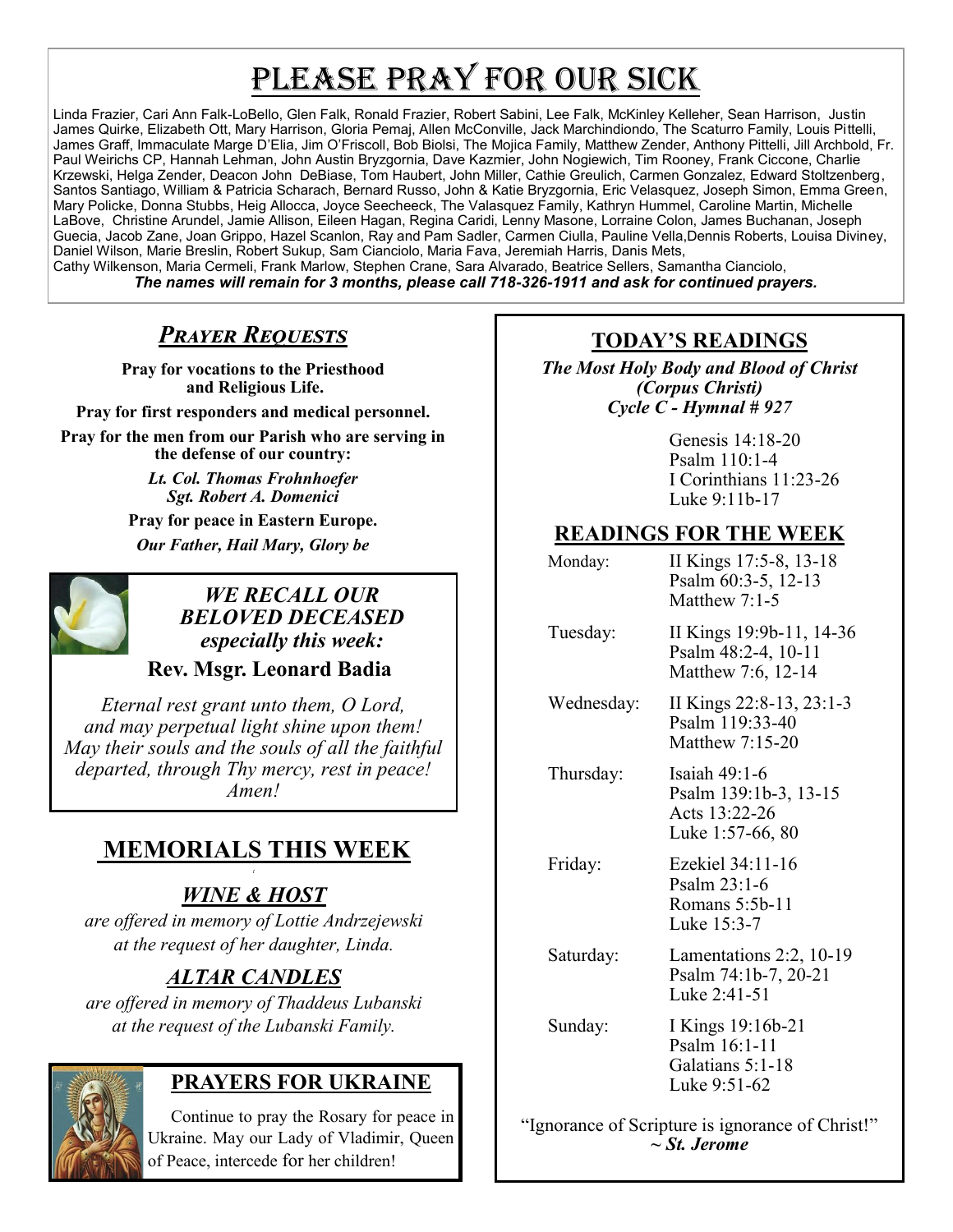#### *From the Pastor's Desk:*

#### *"Reality and Real Presence"*

Today Catholics in the USA celebrate the Solemnity of the Most Holy Body and Blood of our Lord Jesus Christ, aka Corpus Christi. It is a relatively ancient feast, going back to the mid-1200s, introduced at a time when many people had drifted away from reception of the Blessed Sacrament or even had stopped believing in its sacred reality. Some of the most familiar hymns still used by the Church – like "Tantum Ergo", "Pange Lingua", and "O Salutaris Hostia" – were written for the feast by no less a theologian than St. Thomas Aquinas.

Almost eight centuries later, we find ourselves in a similar situation. Mass attendance is down considerably from pre-pandemic levels. Many people who might come back for a special celebration like First Communion or weddings or funerals treat reception of Holy Communion with nonchalance, totally detached from their regular lack of practice, as if it were an empty gesture in which to join the rest of the crowd. The fault lies, at least in part, with the poor catechesis and poorer preaching that our people have received from the clergy for the last two or three generations, abetting a lack of reinforcement of teaching and practice in the home. We've become so focused on social issues that we've neglected to attend to things of a much higher order: the salvation of souls.

Another part of the problem is that it became general practice during the pandemic lockdowns to urge people to be content with watching Mass on TV or some other device and to make an act of spiritual communion, as if that were the same as participating at Mass and receiving the sacred Host. While there is grace to be found in every truly devout and pious religious act and experience, there is a world of difference between watching a Mass on some device and receiving Jesus Christ present *par excellence* in the Sacrament of the Most Holy Eucharist.

Some public figures (you know their names) continue to generate scandals by proclaiming to be a "good, practicing Catholic" while obstinately holding to and promoting teachings and practices that are entirely contrary to the Church's positions on the integrity of human life from the moment of conception and the nature and proper use of our male or female sexuality. To add insult to injury, most of our bishops have decided to sit out the argument of defending the Church's teachings on the proper reception of the Sacrament and what it means to be "in communion with the Church": we are to be *in communion*, i.e., living according to the teachings of the Church, before we can *receive Communion*.

While the Eucharist is a "spiritual medicine" for the forgiveness of venial sins, most people today also seem to have forgotten that the reception of the Sacrament requires the communicant to be free of and absolved from all mortal sin. Yet the confession lines remain disturbingly short, while the Communion lines remain noticeably long, as just about everyone who still attends Mass comes up to receive. Either the commission of sacrilege is rampant, or sin has been eliminated from the world. The smart money is betting on the former.

The Sacrament of the Eucharist is the very Body and Blood, Soul and Divinity of Jesus Christ given to His disciples at the Last Supper and sealed by His Cross and Resurrection. Sadly, this is a point that most Catholics, even among those who still participate at Mass regularly, no longer accept as a matter of faith. For most, it is only a symbol, a reminder of an event of 2,000 years ago. Yet, it is NOT "just a symbol" but the very Person of Jesus Christ, present in a way unlike any other: really, truly, and substantially present under the appearance of bread and wine that have been blessed, offered, and transformed by the power of the Holy Spirit.

In ages past, Christians would defy oppressive authorities and celebrate the Eucharist, even to the point of dying in the attempt. Priests would risk their lives to offer the sacrifice of the Mass in homes, catacombs, and fields, on hillside Mass rocks, and even on Jeep hoods. Today, we have become complacent and cowardly in the face of evil and the abuse of the great gift that Christ has given to His disciples in order feed us and to be with us and we with Him always. The time to return to what the Church has held and taught and suffered for is long overdue.

As the Eucharist is a binding and sustaining force in the Church as a whole, so also it gives strength and support to husbands and wives and their families, the very building blocks of society and the body politic. Without the Eucharist, the essence of the Church as the Mystical Body of Christ ceases to exist. This, too, is the Mystery and Reality of the Real Presence.

#### *~ Fr. Armato*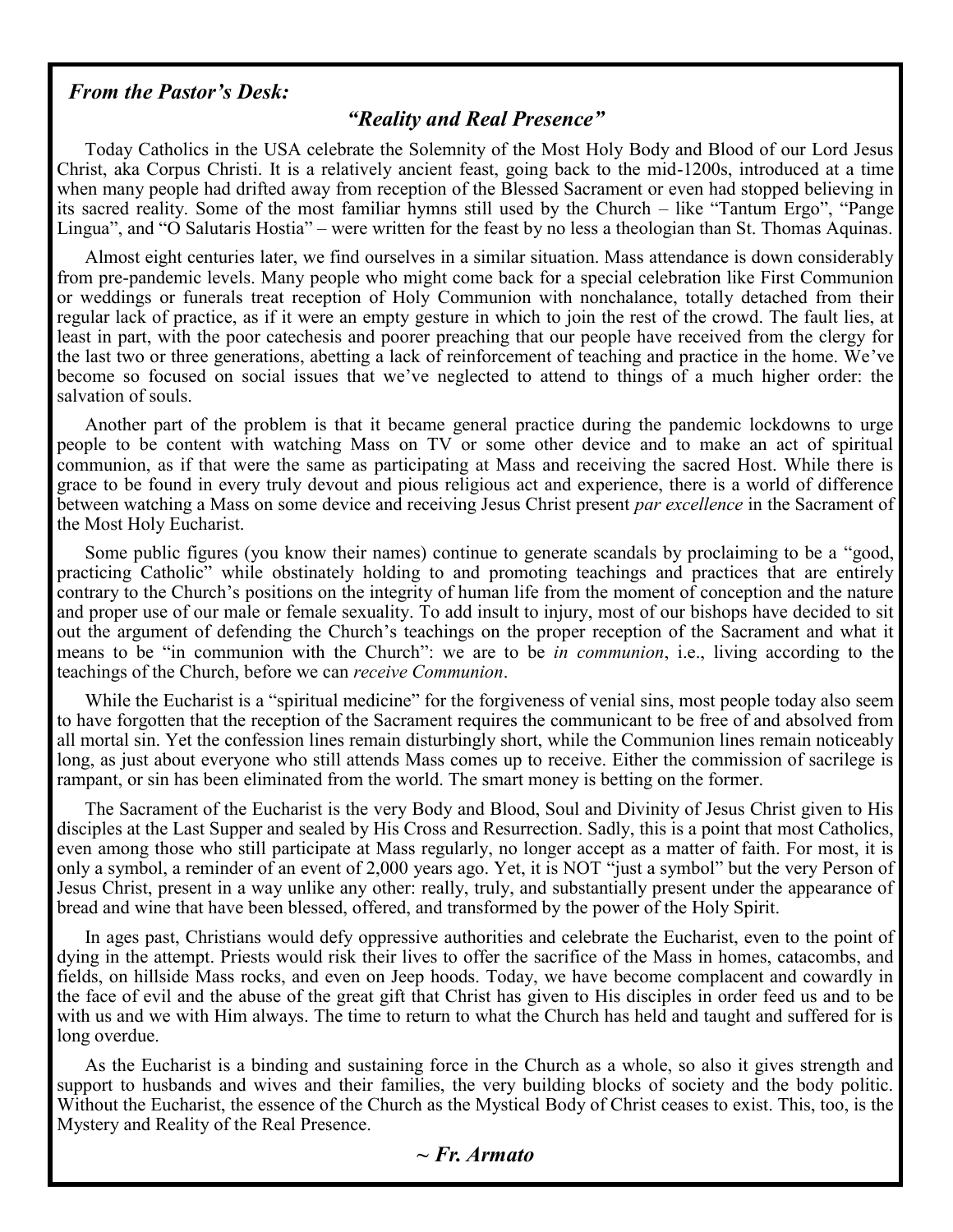## **BOILER PROJECT UPDATES**

The bills for the temporary boiler having been paid, the special second collections have ended. The need for your regular support remains, though, as estimates for removing and replacing the old boilers are running in excess of \$450,000. We hope to begin work once the school year has ended. Substantial financing and fundraising will be required.

## **EUCHARISTIC ADORATION**

 We hold a holy hour of Eucharistic Adoration consisting of Exposition and Benediction of the Most Blessed Sacrament, Rosary, litany, scriptural reading, and time for quiet, personal prayer from 9:30 until 10:30 am on the first Saturday of each month.

#### **The next holy hour is Saturday, July 2.**

 Come and spend some quality time with the Lord!

## **ANNUAL CATHOLIC APPEAL '22**

 Thanks to those families who have gotten us off to a *great* start for this year's ACA campaign with **112 pledges** totaling **\$52,750, 69.4% of the way toward our goal of \$76,014!** A fair-share donation is just \$150 from each family, but, as always, whatever your means allow is most appreciated. Pledges can be paid out in lump sum or installments until the end of the year.

 Envelopes are available on the radiators for you to make a pledge. You also can *pledge on-line at:*

#### **annualcatholicappeal.org**

## *STRENGTH OF A MOUNTAIN*

*God took the strength of a mountain, the majesty of a tree, the warmth of a summer sun, the calm of a quiet sea. The patience of eternity, the depth of a family need. Then God combined these qualities,* 



*when there was nothing more to add, He knew His masterpiece was complete, and so, He called it DAD. HAPPY FATHERS DAY!*

## **THE ST. VINCENT dePAUL FOOD PANTRY**



 is located in the Convent 66-25 79th Place, and is open

## **WEDNESDAY AND SATURDAY from 10:00am to 12:00Noon**

Most needed are supermarket gift cards or certificates which we will use to buy fresh fruits and perishables such as eggs, cheese, butter and bread. Please place the cards and certificates in the rectory office mail slot.

**PLEASE TAKE NOTE The pantry will be CLOSED on SATURDAYS beginning on July 2 and reopening on Sept. 3. The hours will be 10am until 12noon. All clients are welcome.**

## **CHURCH OPEN HOURS**

 The church will be open for private prayer: Monday-Friday, 6:30am to 12:00 Noon; Saturday, 8:30am to 6:00pm; Sunday, 7:20am to 6:00pm. Come and spend some quality time with the Lord before or after Mass or during the day.

#### *Please observe these common sense rules for your safety and that of others:*

 $\sim$  Do <u>NOT</u> enter the church, if you are feeling sick.

 $\sim$  The Church's teachings do NOT prohibit getting inoculated; instead, it is encouraged.

 $\sim$  Receive Communion in the hand.

 ~ Do NOT leave anything (*The Tablet*, bulletins, water bottles, etc.) behind you when you depart from the church after Mass.



## **CONGRATULATIONS!**

to our Academy Class of 2022 and to all our little ones who are "stepping up" into the next grade level. We wish you all much success.

# **SAVE THE DATE!**

 St. Margaret Catholic Academy will sponsor a gathering for the alumni of **St. Margaret School, Classes of 1960-1999**, on Saturday, Sept. 24. Save the date! More information will follow in the coming weeks.